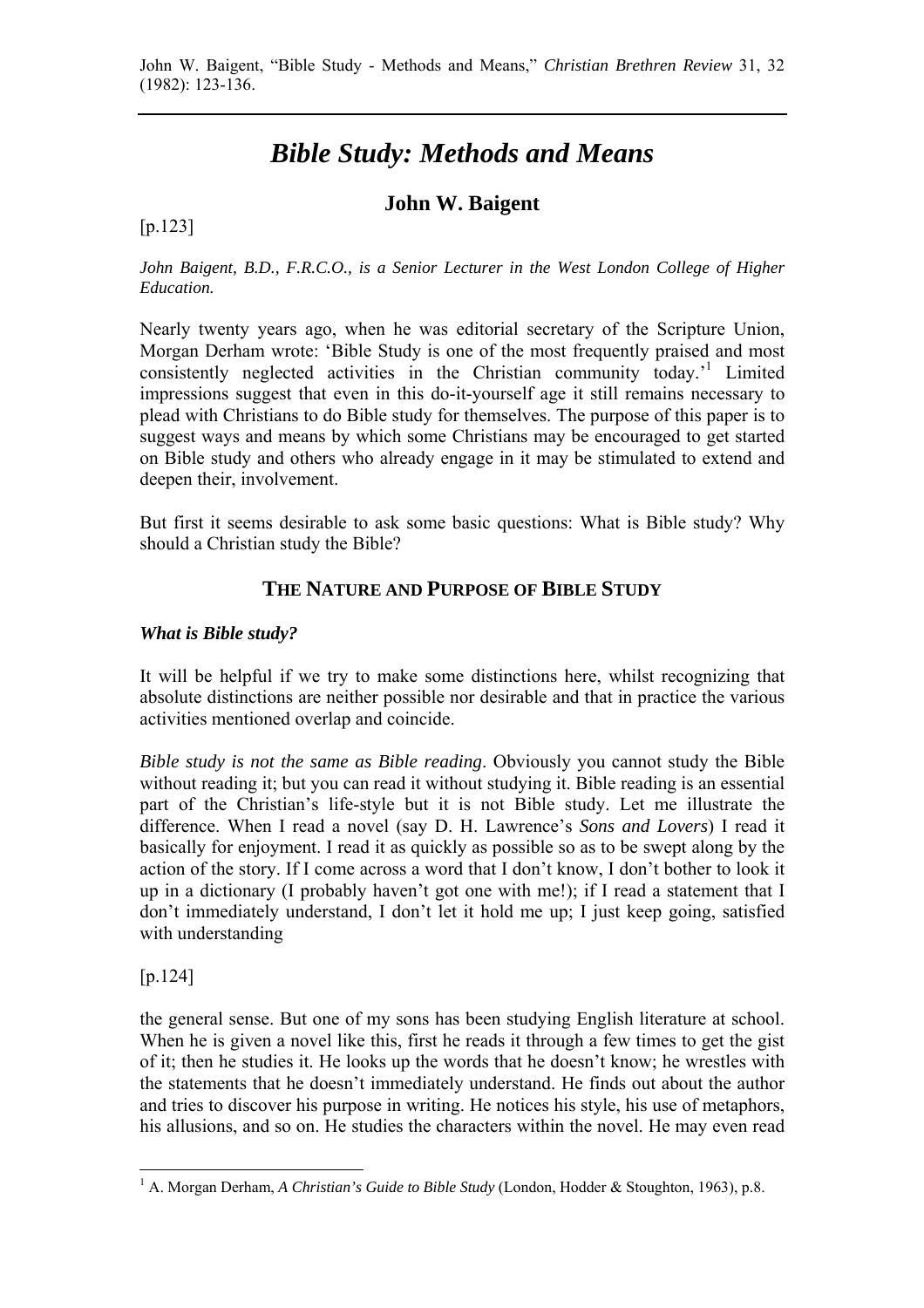other books about the novel or the author. There is the same sort of difference between Bible reading and Bible study.

*Bible study is not the same as meditation on the Bible*. Meditation is fixing on one verse or phrase of Scripture and thinking about it: chewing it over in your mind; considering its possible implications and ramifications; seeing how it applies to your life; allowing it to make an impression on your heart and to produce a response towards God. All this is vital to healthy Christian living, but it is not Bible study.

*Bible study is not the same as reading books about the Bible*. Bible study may well involve referring to various books, but they should be regarded as aids to Bible study. Reading books about the Bible―whether commentaries, introductions, expositions, or daily explanatory notes (e.g. those produced by Scripture Union)―can contribute greatly to an understanding of the Bible, but it is not Bible study per se and such writings should never be allowed to become a substitute for personal Bible study.

*Bible study is not the same as listening to Bible addresses*. Jim Packer claims that the NT pattern is that public preaching of God's Word provides the main meals of the Christian―the chief means of grace―whereas personal Bible reading and study are like supplementary snacks—not intended to be the complete diet.<sup>2</sup> We may agree that it is essential that Christians should hear the Bible expounded by those whom God has gifted to minister it to the church: personal Bible study is no substitute for such ministry. But the converse is also true: listening to Bible teaching is no substitute for personal Bible study.

What then is Bible study? Briefly, it is the personal investigation of the meaning of the Bible. It is an individual grappling with the biblical text in order to understand it better.

## *Why should a Christian study the Bible?*

Why not just read the Bible, meditate on it, listen to Bible addresses or read published explanations of it? A few reasons may be suggested.

#### *To make it one's own.*

Educationalists tell us (and experience confirms) that we remember very little of what we hear in a talk and not

[p.125]

much more of what we read. But if we discover something for ourselves we are much more likely to remember it. The whole point of Bible study is for the individual to engage with the text in such a way as to come to a personal appropriation of it.

*To make sure one understands the Bible*. It is very easy to read the Bible and not really to understand it. It is dangerously easy to misinterpret or misapply a statement

 2 J. I. Packer, *God Has Spoken* (London, Hodder & Stoughton, 1965), p.91.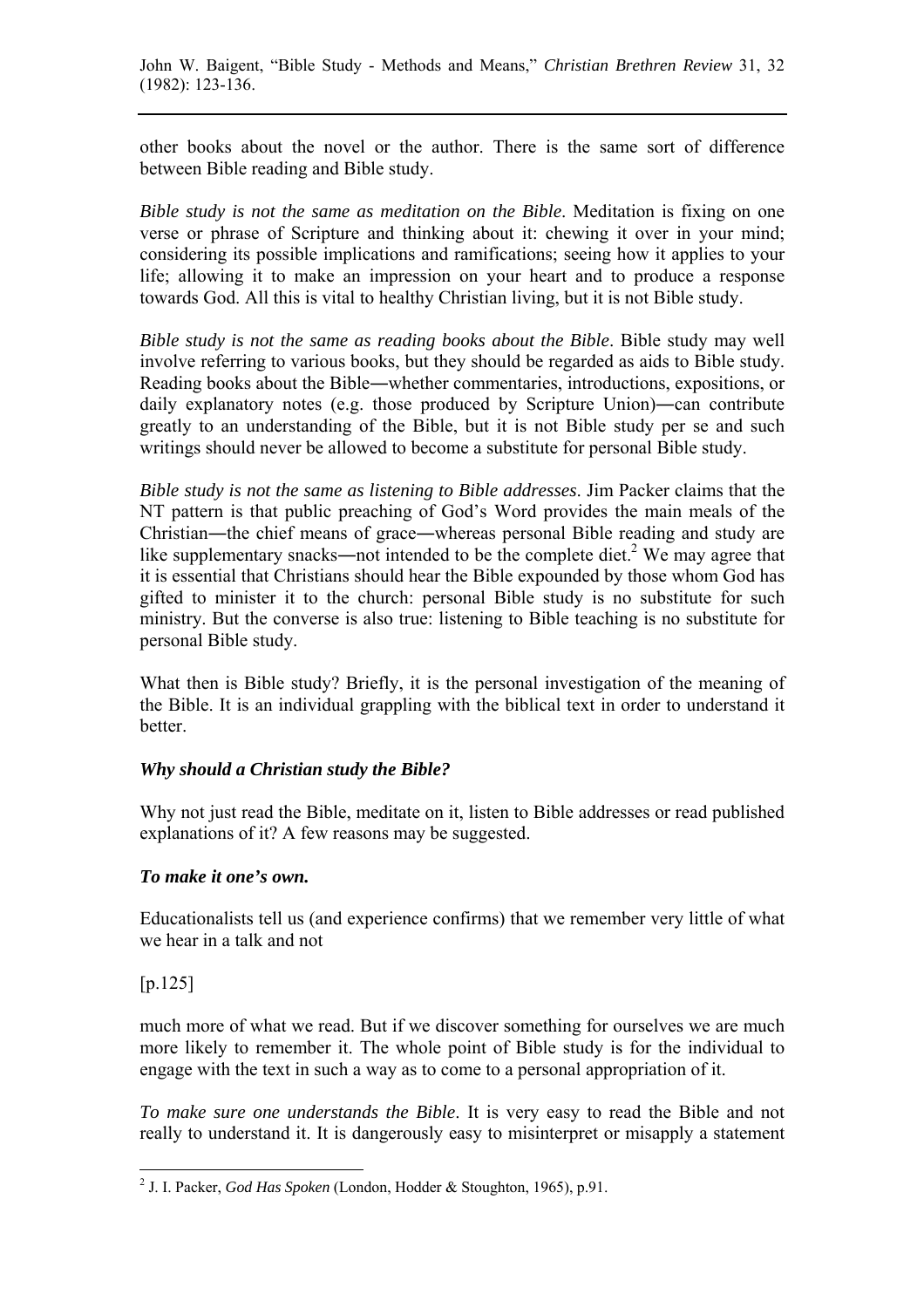of Scripture by taking it out of its context and failing to understand its function within the total purpose of the particular book of the Bible. Bible study aims to attain to a correct understanding of the meaning of the text and thus helps to ensure that the devotional use of the Bible and the attempt to live by the Bible are placed on a firm footing.

*To check up on the preacher*. The writer of Acts pronounces the people of Berea 'more noble' than those of Thessalonica 'for they received the message with great eagerness and examined the Scriptures every day to see if what Paul said was true' (Acts 17:11). And that was (apparently) *before* they became Christians! No Christian teacher or preacher is infallible. What he says (or writes) must be tested by reference to the biblical revelation. No belief should be held and no practice adopted which the individual Christian is not fully convinced is scriptural. But in order to be able to judge in these matters the Christian must have come to grips with the Bible for himself and mastered its contents.

*To be able to teach others*. Quite clearly, the preacher, the Bible class leader and the Sunday School teacher need to study the Bible. And it is the call to communicate the message of the Bible to others which constitutes the main motivation for Bible study for many Christians. Nevertheless, all Christians should eventually be in a position where they can open up the Bible and show to any inquirer its basic teaching.

The reasons outlined here may not add up to an inescapable argument for Bible study on the part of every Christian. Obviously, for considerable periods of history Christians have had little or no opportunity or ability to engage in Bible study. It cannot, therefore, be insisted that it is an *essential* feature of the Christian life. But in modern times, when standards of general education are much higher and aids to Bible study abound, it is quite reasonable to expect all Christians to do some Bible study, if only of a simple nature. When we consider the amount of study that people are prepared to put not only into preparation for a career but also into mastering some interest or hobby, it is not unfair to call on them to put the same sort of effort into mastering the Bible.

[p.126]

 $\overline{a}$ 

## **METHODS OF BIBLE STUDY**

There are a number of different ways by which the Christian may be involved in Bible study. He or she<sup>3</sup> may choose to study various parts of Scripture simply according to interest or inclination; on the other hand, the demands of a teaching syllabus may dictate the areas of study. Such study may take place once a week or even more infrequently. Some, however, will follow a scheme of Bible study such as *Search the Scriptures* (IVP) which covers the whole Bible in three years and provides questions on each day's passage (requiring at least half an hour per day). Others will make use of the wide range of correspondence courses provided by agencies like the Emmaus Bible School, the Fishers Fellowship, or the Navigators and by Bible colleges such as the London Bible College or the Bible Training Institute, Glasgow.

<sup>&</sup>lt;sup>3</sup> The last thing I want to do is to suggest that only males are expected to engage in Bible study! For convenience, however, 'he' will stand for the Christian, whether male or female.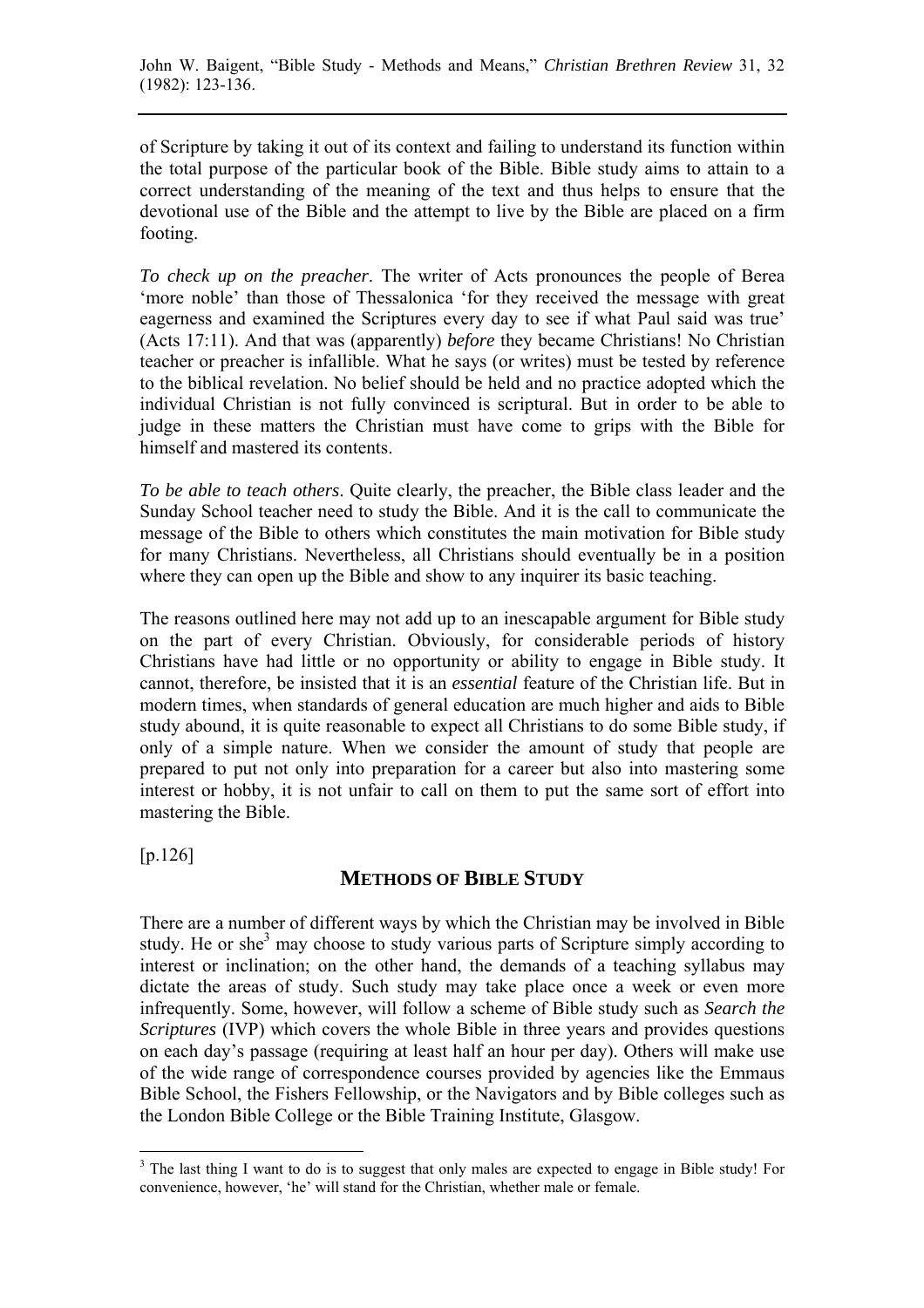For many Christians, who might find it hard to study on their own, the Bible study group provides an excellent way to get started.<sup>4</sup> Under an experienced leader, members of such a group can be introduced to the methods and principles of Bible study and can benefit from the stimulation of a shared activity. (For further details, see the books listed below.) A church-based or area-based Bible school, such as those run for many years by George Harpur in Glasgow and other parts,<sup>5</sup> is an excellent way to introduce people to the joys and benefits to be derived from serious and systematic study of the Bible.

#### *The simplest method*

Bible study begins at the point when the reader asks himself questions about what he has read. Thus it is the Scripture Union method, which provides a list of questions to ask oneself after reading the set passage (not the reading of the explanatory notes), that transforms Bible reading into Bible study. (It also encourages meditation.) The sort of questions suggested are as follows:

What does this passage teach me about God—the Father, Jesus Christ, the Holy Spirit?

What does this passage teach me about the Christian life? Is there a command to obey, a promise to claim, a warning to heed? Is there an example to follow or an error to avoid?

What is the main lesson of the passage?

When the reader has thus grappled with the biblical text for himself, he may well read the published explanatory notes in order to confirm, correct or supplement his own findings.

## *More detailed study*

Once a person has begun to ask generalized questions like those above,

## [p.127]

 $\overline{a}$ 

he is likely to realize that the details in the passage prompt further questions as to their meaning and significance which demand a more thorough form of Bible study.

In his book *Galatians: The Charter of Christian Liberty* (Pickering & Inglis, 1950), Merill C. Tenney outlines ten methods of Bible study. They are as follows:

(1) The *synthetic* method: which surveys a biblical book as a whole; (2) the *critical* method: which investigates questions of authorship, destination, etc.; (3) the

<sup>&</sup>lt;sup>4</sup> It is recognized, of course, that house groups perform other valuable functions which make them important for all Christians, whether or not they engage in individual Bible study. See John Mallison, **Building Small Groups** (SU).

See 'An adventure in teaching Bible-study' by George Harpur in *The Witness*, June 1962.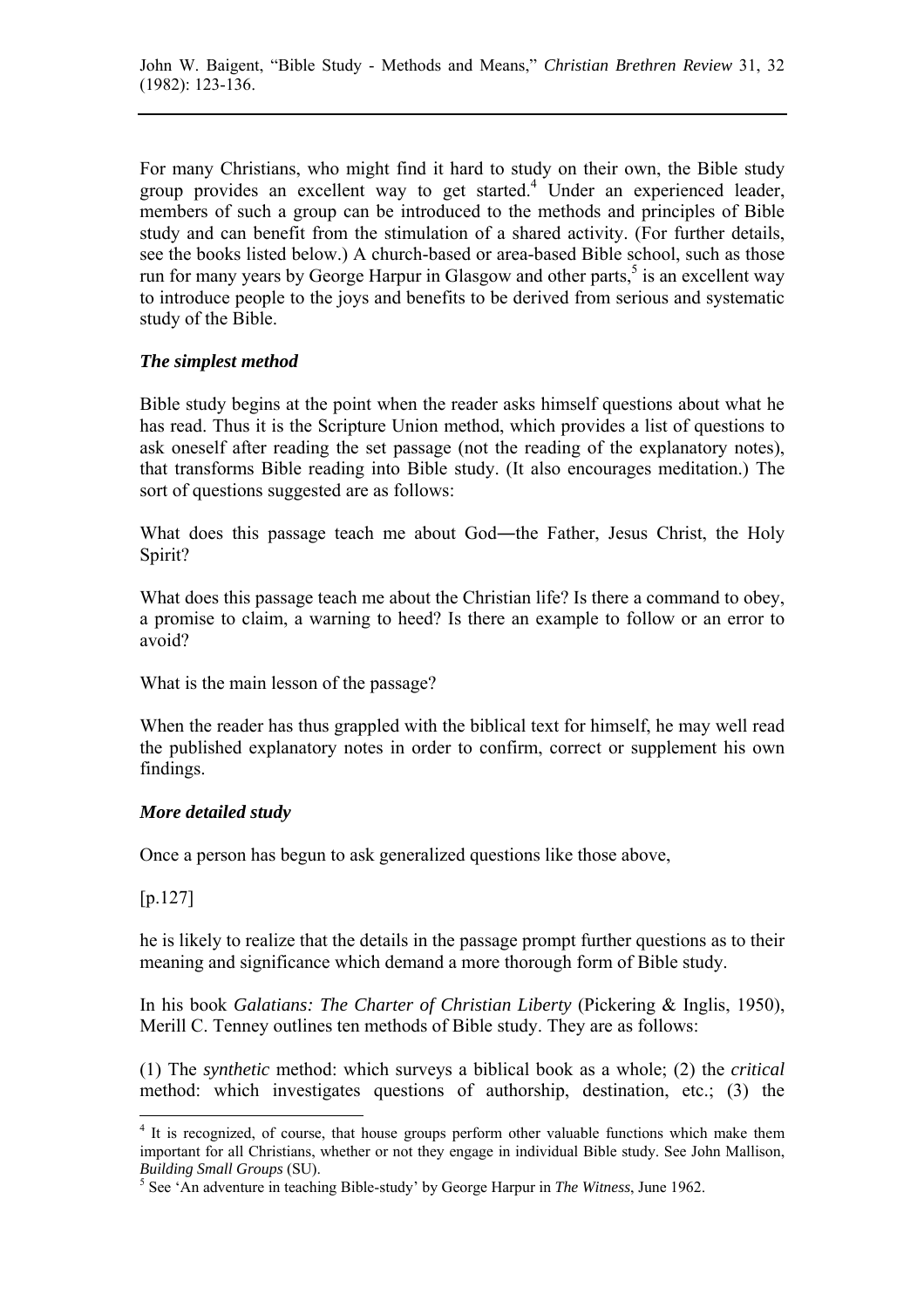*biographical* method: which discovers what can be known of the author and of the characters mentioned; (4) the *historical* method: which explores the political, cultural, historical and religious background of the book; (5) the *theological* method: which studies the main arguments and teaching of the book; (6) the *rhetorical* method: which looks at the author's ways of expressing his message; (7) the *topical* method: which traces the main and incidental subjects mentioned in the book; (8) the *analytical* method: which analyses the book section by section, attempting to formulate an outline of the whole book; (9) the *comparative* method: which compares the teaching of the book with that of other parts of Scripture; (10) the *devotional* method: 'by which the truths ascertained through the various means already described are integrated and applied to the needs of the individual' (p.207).

An alternative and simpler classification of methods of Bible study distinguishes two main approaches: the analytical and the synthetic.<sup>6</sup>

## *The analytical approach*

This approach can be used on a verse, a chapter or a complete book of the Bible. Here we will consider its application to the study of a book of the Bible, since this should be seen as the normal scope of consecutive Bible study and as a reminder that there are real dangers in taking a verse or even a chapter out of its context. (Although it is recognized that different books of the Bible may need somewhat different methods, lack of space forbids more than a generalized treatment.)

*The first stage* is to look at the book as a whole. It should be read through a number of times, preferably in various versions. The following questions should be kept in mind and rough notes made (including the appropriate reference) as answers to them are discovered during reading. (Each question could well be placed at the top of a piece of paper.)

What type (genre) of literature is this? (How does it compare with other books of the Bible?)

What can I discover about the author and his purposes in writing?

[p.128]

 $\overline{a}$ 

What can I discover about the identity, situation and needs of the addressees?

What are the main themes of the book?

Then an attempt should be made to produce an outline or analysis of the structure of the book, giving an overall title (according to its apparent theme) and dividing it into sections and subsections each with a heading or description (according to its contents).

<sup>6</sup> A. M. Derham, *op. cit*., p.37.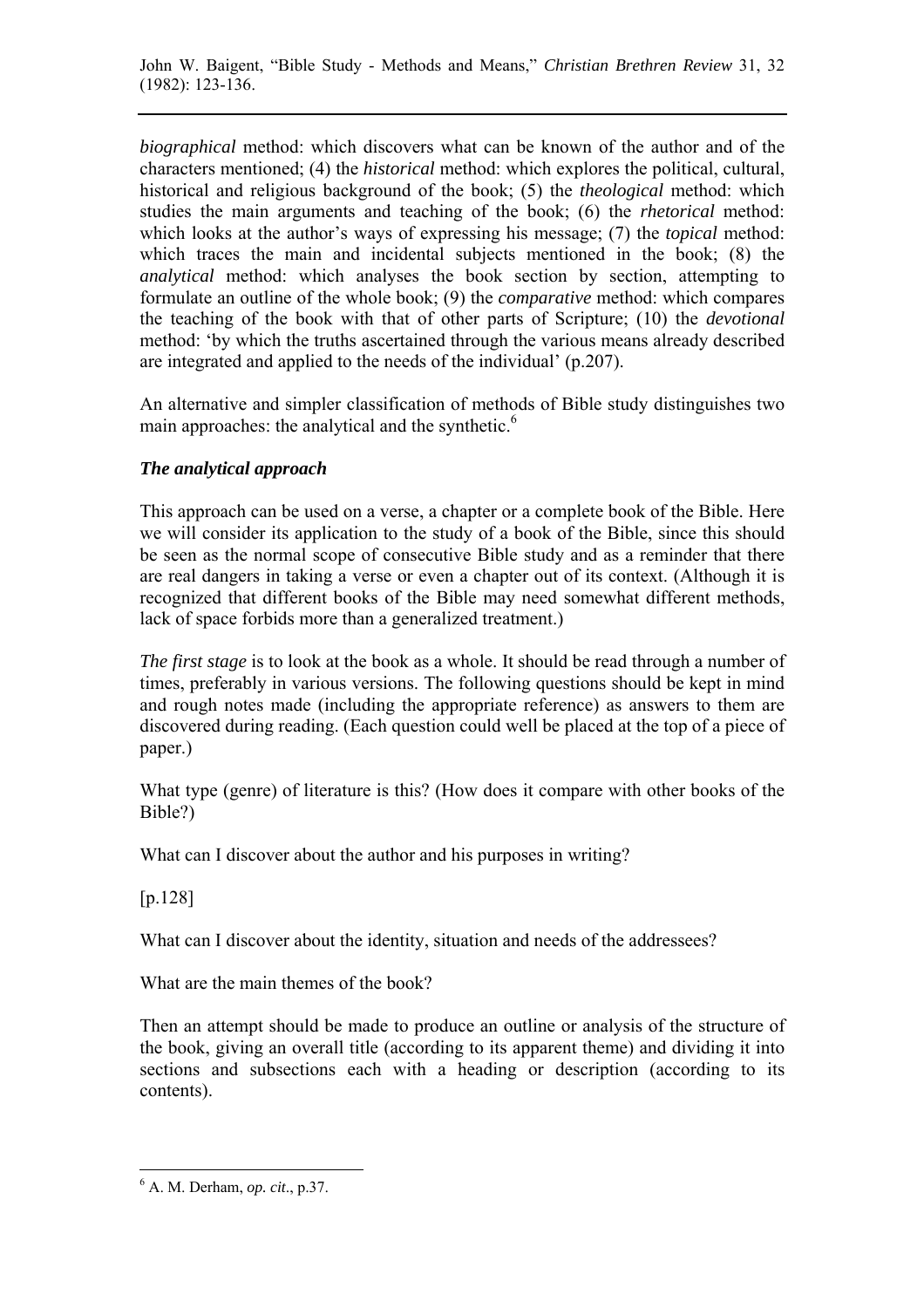At this point a Bible dictionary, an Introduction (e.g. those by Harrison and Guthrie) or the introductory section of the appropriate commentary could well be consulted to confirm, correct or supplement the personal discoveries and conclusions. A fuller, revised and more permanent set of notes could now be made.

*The second stage* involves working through the biblical text one paragraph at a time (according to the divisions in your Bible or your own analysis), keeping in mind the literary genre, the overall structure, the purpose, and the flow of the narrative or argument. First, an attempt should be made to paraphrase (in writing) the contents or argument of the paragraph and to relate its function to the overall purpose of the book. Then, the paragraph should be worked through sentence by sentence and even phrase by phrase. (Verses will not always be the most sensible units of study.) Two main questions face the Bible student at this point: What does it say? What does it mean?

To answer the first question necessitates the use of a number of versions of the Bible. The student is advised to use one version as his normal 'working' Bible: this is particularly important for the purpose of memorizing verses and passages as well as for developing a general familiarity with the biblical text. Either the *Revised Standard Version* (which is used as the basis of many modern commentaries and Bible study schemes) or the *New International Version* would seem to be the most suitable. A more literal translation such as the *Revised Version* or the *New American Standard Bible* is extremely valuable (despite the somewhat archaic English of the former) for a close study of the text by those who do not read Hebrew or Greek. *The Interlinear Greek/English New Testament* (Bagster) will bring the non-linguist even closer to the original text (and may encourage him to begin learning NT Greek). Almost any modern English version will convey the sense of the original text and make the sort of impact on us that it had on its first readers. For the whole Bible there are *The New English Bible*, The *Jerusalem Bible* and *Good News for Modern Man: Today's English Version*; for the NT only there are translations by various individuals such as J. B. Phillips and William Barclay. Remember that whilst all translations include some measure of interpretation, some of these

## [p.129]

modern versions contain a considerable amount of paraphrasing. The *Living Bible* is a particularly free and personal paraphrase which is hardly suitable for careful study.

At this point, note should be taken of whether the translations largely agree in substance on the meaning of a sentence or phrase, or whether there are considerable differences which point to problems in determining or understanding the original text. In such instances it may not be possible to come to a final conclusion (there are times when we have to deal with probabilities and even possibilities) and care must be taken to resist the temptation to adopt the translation that simply appeals most.

To answer the second question (What does it mean?) involves considering each statement in relation to the author's purpose and the situation of the addressees (as far as these are known or may be surmised). At this point, if it is an NT book, use should be made of the marginal references (included in most Bibles): not to find parallel statements in other NT books, but to discover possible allusions to OT passages which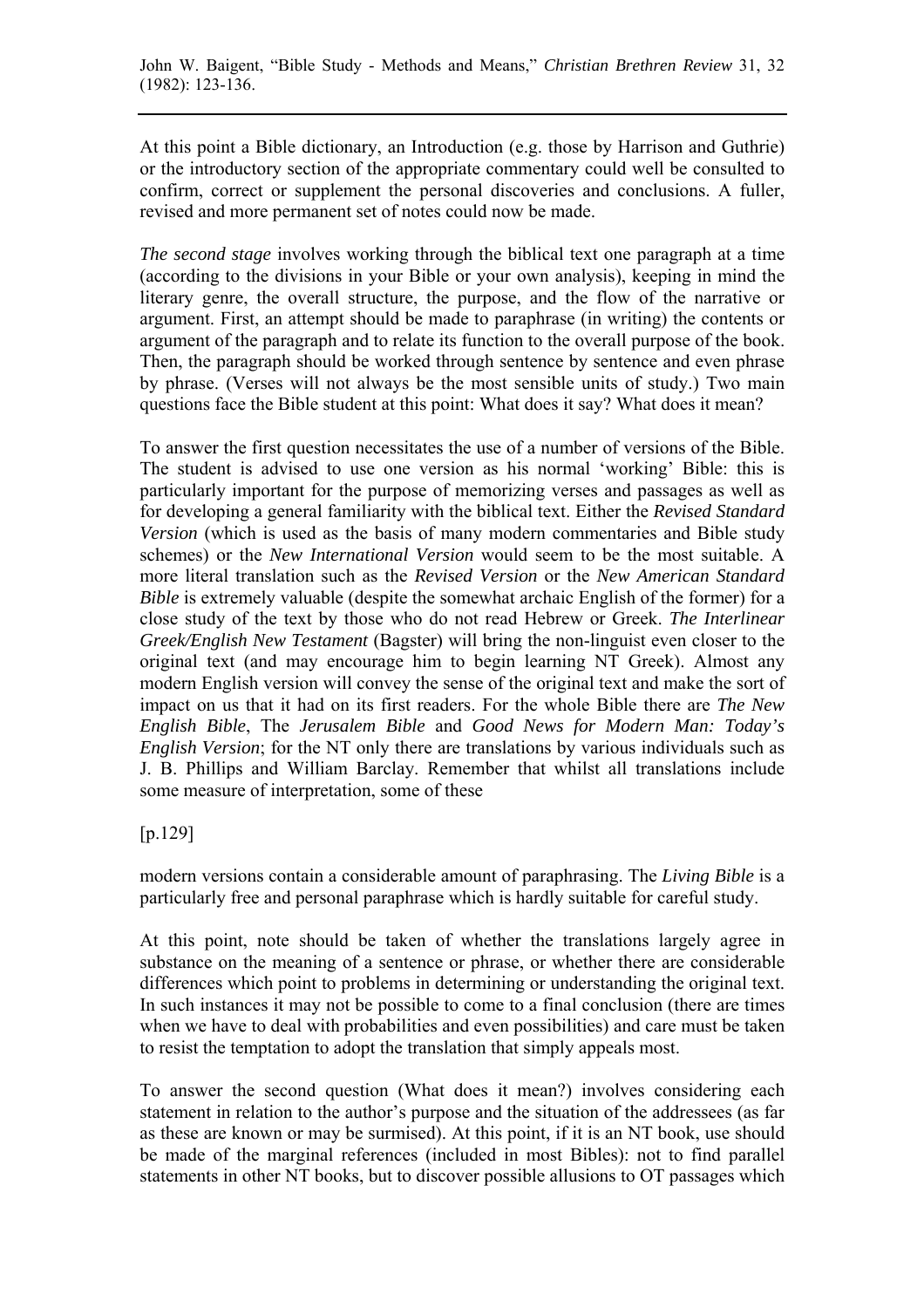may lie behind the NT writer's expressions and which will help us to understand them better. Use should also be made of a Bible dictionary for help with historical, geographical, cultural and religious references as well as with difficult words.

Finally, having worked through a paragraph on one's own, a number of commentaries should be consulted for confirmation, correction or supplementation of one's findings. On the one hand commentaries should not be disdained—the experts have been gifted by God for the benefit of the church―and on the other hand they should not be treated as infallible. That is why it is best to use more than one commentary―where they agree there is clearly a high degree of probability, where they differ there is clearly room for differences of opinion―and above all to read them critically with one's own impressions of the text kept in mind.

Having worked through a paragraph or section in detail to determine its original meaning, the student can move on to three other questions: What does it teach? How does it compare with what other parts of the Bible teach? How does it apply to Christians today? To answer these questions requires an understanding of the principles of biblical interpretation (see Part B), a good knowledge of the Bible was a whole (though marginal references and various reference books will help here), a grasp of the nature and purpose of the Bible (see Part A) and above all reliance upon the guidance of the Holy Spirit.

## *The synthetic approach*

This approach usually treats the Bible as a whole. It traces a topic or

## [p.130]

theme right through the Bible: What does the Bible say about the Holy Spirit? What does the Bible teach about marriage? It can also be applied to smaller sections of the Bible such as a single book, the Gospels or the epistles of Paul: What do we learn about evangelism from Acts? What do the synoptic Gospels say about the kingdom of God? What did Paul teach about sin?

Since this approach has a number of pitfalls for the unwary, it is probably best not to undertake it until a fair amount of work has been done in analytical study.<sup>7</sup> One of the main dangers is that of taking statements (often called 'references' or 'verses') from various parts of the Bible regardless of their specific meaning and purpose in the original context and treating them as absolute and normative. Each statement must first be studied in its context before it is placed into any kind of synthesis. When dealing with the Bible as a whole, it is usually best to begin by organizing the statements (together with their references) under biblical books or writers before attempting to divide them into categories or put them under headings.

If a single book is being studied, the book can be read right through and references to the appropriate topic can be culled and noted. If the Bible as a whole is being studied, it will be necessary to make use of a concordance. The pitfall here is that of thinking

 $\overline{a}$  $^7$ *Ibid.*, p.50.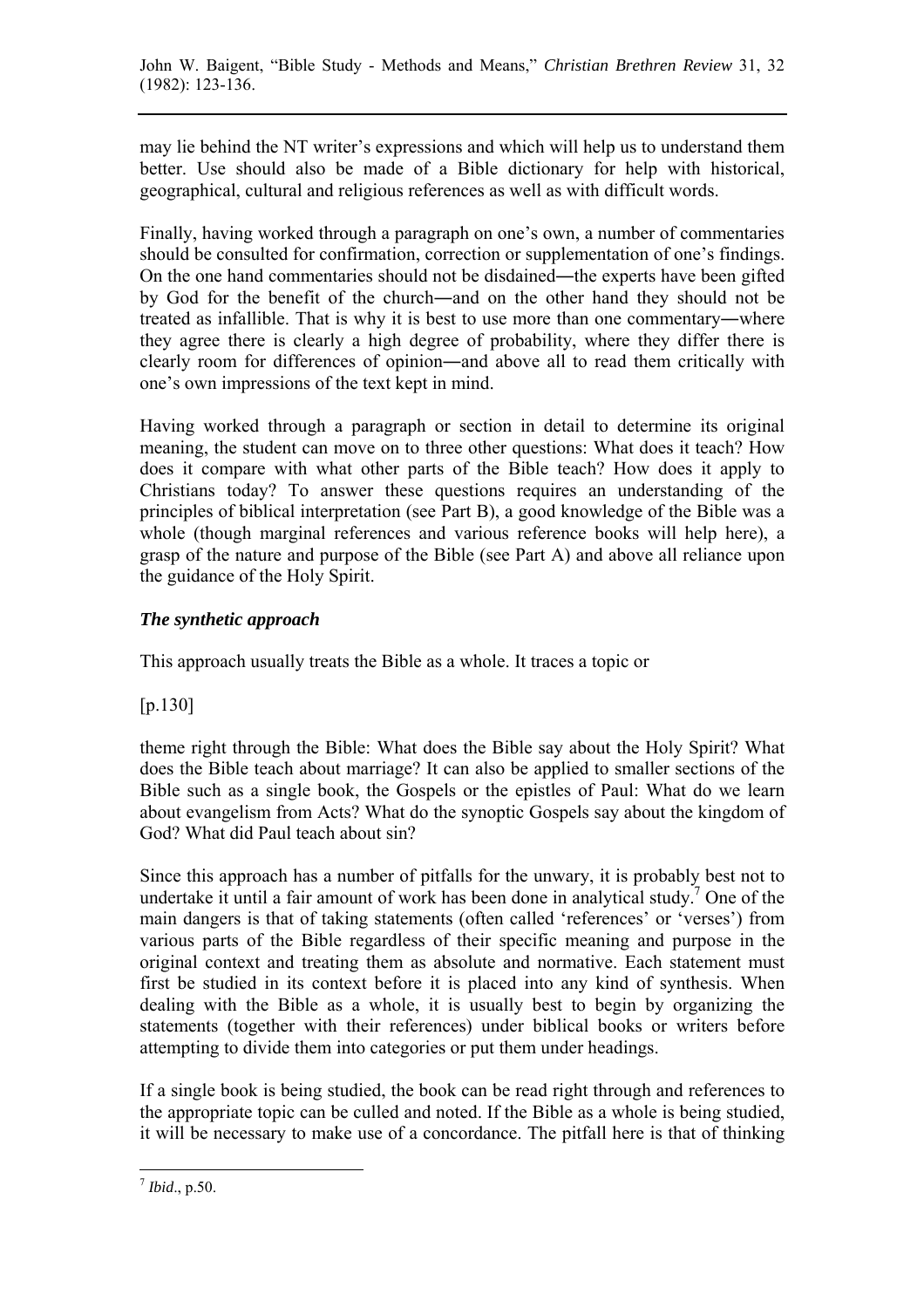that topics are strictly linked with particular words. In the case of some topics (e.g. baptism) the study of the occurrences of a single word (in its various verbal and noun forms) will give a fair coverage of the biblical teaching. Word studies on key biblical terms such as holiness, grace, righteousness, redemption, can be very helpful, providing it is remembered that a study of such words does not exhaust the biblical teaching on a particular topic and providing an analytical concordance is used which distinguishes the various Hebrew and Greek words in the original (see the section on concordances below).

For a thorough study of a biblical doctrine recourse will probably need to be made to a Bible dictionary or even to a handbook on systematic theology (e.g. T. C. Hammond's *In Understanding Be Men* (IVP) or L. Berkhof's *Systematic Theology* (Banner of Truth). In the first instance, however, these should be used to ascertain the relevant biblical references; classification and interpretation should be ignored. Only when the student has done his own work on the biblical references—seeking to organize them into categories (or aspects) under headings and to summarize their teaching―should he consult the dictionaries and manuals for confirmation, correction and supplementation of his findings.

 $[n.131]$ 

## *The value of writing*

The writing of notes has already been mentioned, but its importance needs to be stressed. Harold St. John tells how he once visited a young university student who proudly showed him his scientific notebooks. After examining these proofs of the student's industry with pleasure Mr. St. John said, 'And now show me your Bible study books.' The poor student replied with embarrassment, 'I haven't any, and, indeed, I don't treat the Bible in that way, I should not know how. $38$ 

Bible study should surely be treated at least as seriously as any secular study; and if Francis Bacon was right when he stated that 'Reading maketh a full man; conference a ready man; and writing an exact man', <sup>9</sup> the Bible student should take the trouble to make extensive notes. Rough notes should be made at all times and some kind of final writing-up should be done in a presentable form.

Wide margin and interleaved Bibles are expensive and of limited use: they can be useful for recording alternative translations, adding biblical references and even noting references to passages in other books; but the amount of space provided is too small for preserving all one's findings in Bible study and the notes made at a particular time take on a fixed form which may inhibit further thought. The practice of underlining and marking one's Bible has similar drawbacks and also results in a biblical text which is harder to read; but it may be helpful if it is confined to a study Bible and not applied to a copy used for general reading.

 $\overline{a}$ <sup>8</sup> Harold St. John, 'The Joys of Bible Study', *The Bible Student* XXXI, (1960).

Francis Bacon, *Essays*, 50, 'Of Studies'.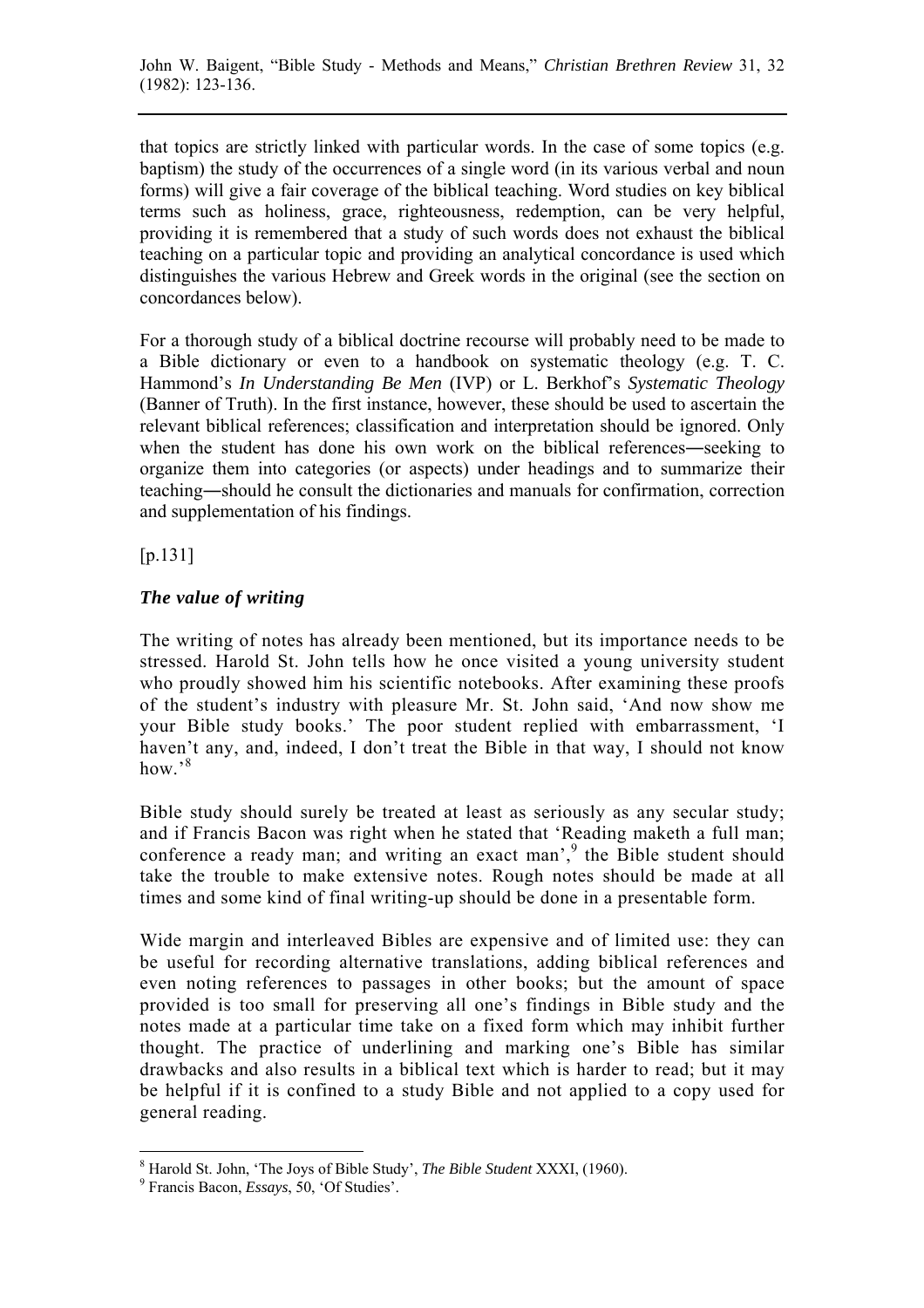John W. Baigent, "Bible Study - Methods and Means," *Christian Brethren Review* 31, 32 (1982): 123-136.

#### *Keeping the aim in view*

It is essential that the Bible student should constantly bear in mind the purpose of his study. Bible study is not the same as the study of secular literature, although many of the methods will be identical. Christian Bible study should never be purely academic. The final aim is not Bible knowledge but the knowledge of God: not only to know about God intellectually but to know him as a person, experientially, and to discover his will for one's life. That is why Bible study must be preceded by prayer ('Lord, speak to me'), followed by prayer ('Thank you, Lord, for teaching me... Help me to put it into practice'), and all the time carried out in the consciousness that the Bible is God's Word.

Finally, a reminder: Bible study, like all study, is hard work and requires consistent, disciplined application; but it is also a most satisfying and enjoyable occupation.

'I delight in your decrees; I will not neglect your word.' (Ps. 119:16)

[p.132]

## **AIDS TO BIBLE STUDY**

The following annotated list is only a selection of the many aids available for all levels of Bible study. It is largely confined to conservative and evangelical works (most of which should still be in print, but some would need to be borrowed from libraries or friends), although there are, of course, other books which the discerning reader would find very helpful.

#### *Bibles*

In addition to the various translations available (some of which are mentioned above), there are a number of study Bibles which are of varying degrees of helpfulness, but which should never be used as the sole source of reference. Based on the AV/KJV are *The New Scofield Reference Bible* (Oxford), *The Thompson Chain Reference Bible* (Eyre and Spottiswoode/Kirkbride) and *The Companion Bible* (Bagster/ Zondervan). Both Scripture Union and Eyre & Spottiswoode publish RSV study Bibles; *The New Oxford Annotated Bible* (OUP) is a non-conservative work also based on the RSV. *The Open Bible* (Nelson) is an edition of the NASB.

The Bible student is well advised to have at least one copy of the Apocrypha (available either separately or incorporated in a Bible and in AV, RV, RSV, JB, NEB, or GNB translations) for study of the intertestamental period and as a background to understanding much NT thought. A copy of *The Septuagint Version of the Greek Old Testament* (Bagster), which has an English translation, would also be a worthwhile acquisition, since it was the Bible of the early church and is extensively quoted in the NT. A Synopsis (in which the first three Gospels are arranged in parallel columns) is invaluable for any close study of the Gospels. English editions are published by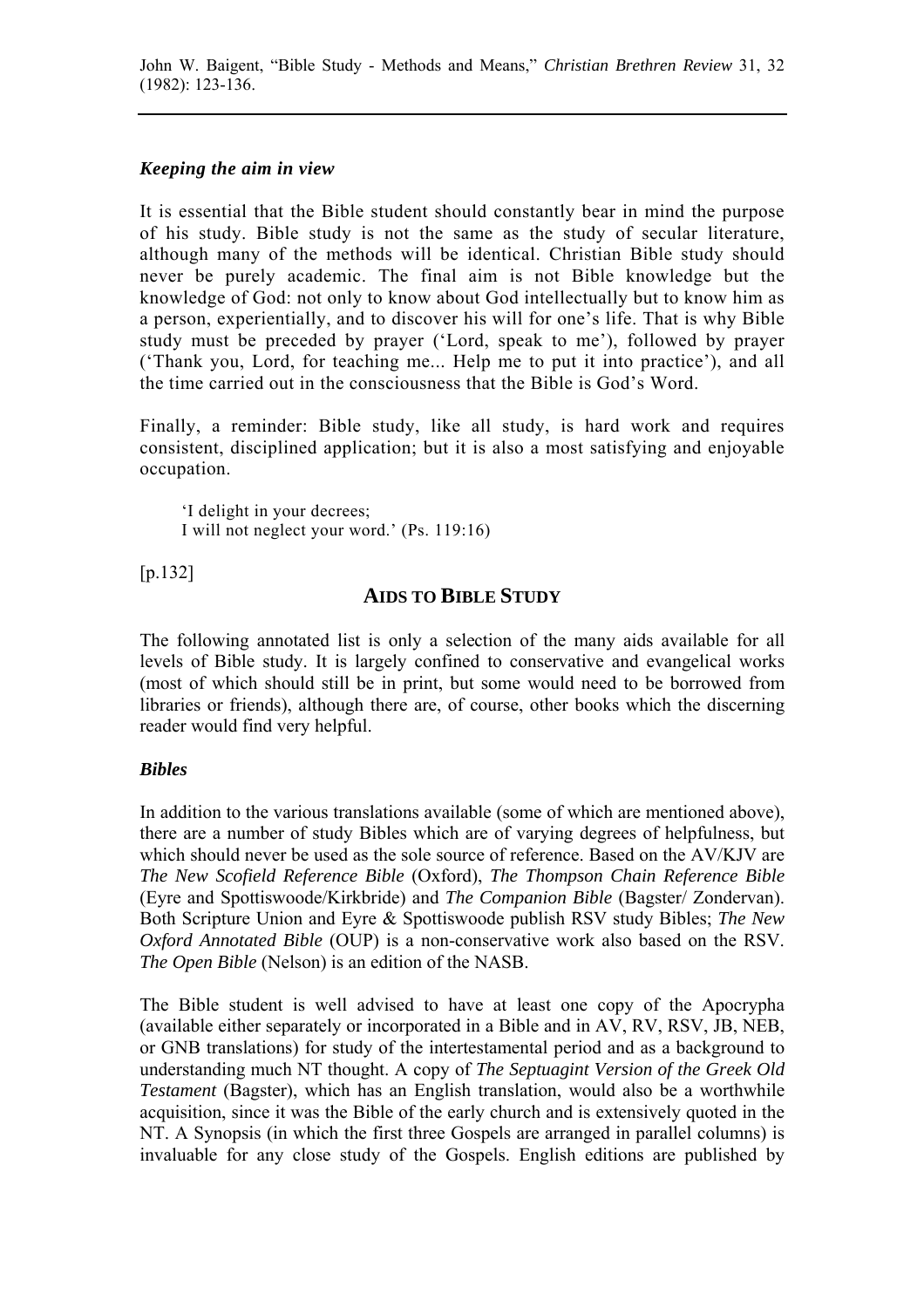Nelson (ed. B. H. Throckmorton) and by Black (ed. H. F. D. Sparks), and a Greek/English edition by the United Bible Societies (ed. K. Aland).

#### *Concordances*

Most concordances are based on the AV/KJV. *A Complete Concordance to the Old and New Testaments and the Apocrypha* (Warne) by Alexander Cruden is the simplest: it enables one to find the reference to any text provided one knows at least one of the key words. A popular edition of *Strong's Concordance* (Pickering & Inglis) fulfils the same function. Smaller concordances (including those bound into study Bibles) are of more limited use because of their incompleteness.

The following are better for word study because they indicate the

[p.133]

original Hebrew or Greek words and yet require no knowledge of these languages: Robert Young, *Analytical Concordance to the Bible* (Lutterworth); James Strong, *The Exhaustive Concordance of the Bible* (Abingdon/Baker/MacDonald). *The Englishman's Hebrew and Chaldee Concordance of the Old Testament* (Bagster) and *The Englishman's Creek Concordance of the New Testament* (Bagster) are very useful for those who have some acquaintance with the Hebrew and Greek alphabets.

Some concordances on modern versions are also available: *The Complete Concordance to the RSV* (Nelson); C. Morrison, *An Analytical Concordance to the RSV of the New Testament* (SCM); E. W. Goodrich and J. R. Kohlenberger, *The NIV Complete Concordanc*e (Zondervan); *The New American Standard Exhaustive Concordance of the Bible* (Hofman). *The Modern Concordance to the New Testament* (DLT) is intended for use with various versions of the Bible.

## *Dictionaries and other reference works*

The Bible student should have an up-to-date Bible dictionary. Older ones should be used with caution: many of the historical, archaeological and linguistic details will be obsolete or even inaccurate. Probably the best at present is *The Illustrated Bible Dictionary* (IVP) in three volumes. The revised *International Standard Bible Encyclopedia* (Paternoster) in four volumes will shortly be available in Britain. The major non-conservative work is *The Interpreter's Dictionary of the Bible* (Abingdon/SPCK) in five volumes.

For the beginner the best buy is the *Lion Handbook to the Bible* (Lion) which combines the functions of a dictionary and a commentary. *The Lion Encyclopedia of the Bible* (Lion) forms a convenient supplement. Also useful are H. Sundemo, *Dictionary of Bible Times* (SU) and *Marshall's Bible Handbook* (MMS).

*W. E. Vine's Expository Dictionary of NT Words* (Oliphants) is still useful; but the best treatment of NT words and concepts is *The New International Dictionary of New Testament Theology* (Paternoster) in three volumes. The OT equivalent to Vine is M.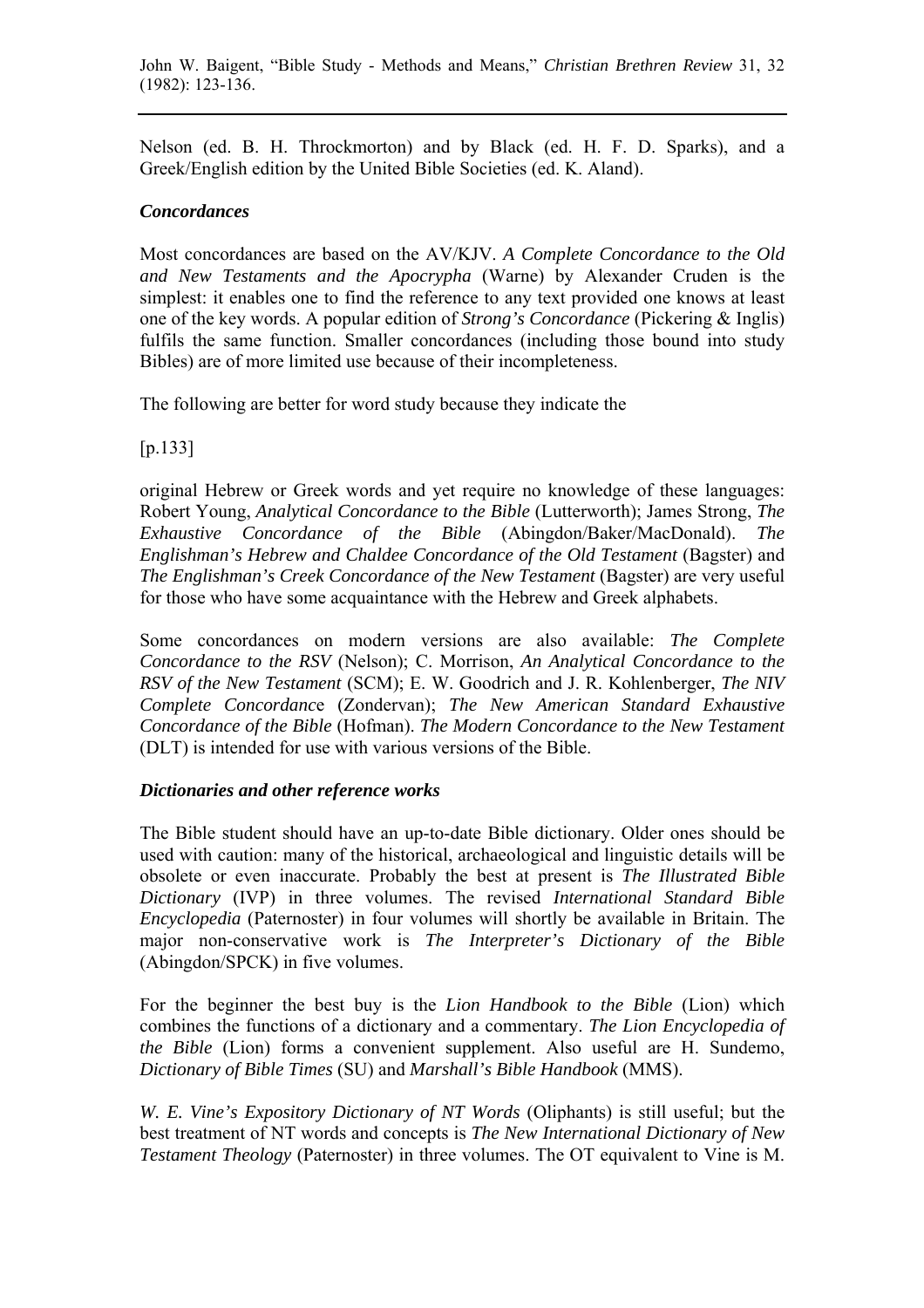John W. Baigent, "Bible Study - Methods and Means," *Christian Brethren Review* 31, 32 (1982): 123-136.

F. Unger (ed.), *Nelson's Expository Dictionary of the Old Testament* (Nelson); a larger work in two volumes is *Theological Wordbook of the Old Testament* (Moody). A Bible atlas (which usually contains much more than maps), such as *The Oxford Bible Atlas* (OUP), can be helpful but is less necessary if one has a Bible dictionary or even an edition of the Bible with maps.

More advanced students will find the following helpful: R. K. Harrison, *Introduction to the Old Testament* (IVP); D. Guthrie, *New Testa*-

 $[n.134]$ 

*ment Introduction* (IVP) and *New Testament Theology* (IVP); G. E. Ladd, *A Theology of the New Testament* (Lutterworth).

#### *Commentaries*

The Bible student should begin by acquiring a one-volume Bible commentary such as *The New Bible Commentary Revised* (IVP) or *A Bible Commentary for Today* (Pickering & Inglis). The standard non-conservative work is *Peake's Commentary on the Bible* (Nelson).

Later, he can begin to collect commentaries on individual books of the Bible. The main current conservative series are the *Tyndale Commentaries* (IVP); the fuller *New International Commentaries* (Hodder & Stoughton/Eerdmans); *The Expositor's Bible Commentary* (Pickering & Inglis) which will cover the whole Bible in twelve volumes; and *William Hendriksen's NT Commentaries* (Banner of Truth). *The Bible Speaks Today* (IVP) is a simpler but a very helpful series of expositions of some biblical books. *The New Century Bible* (Eerdmans/Oliphantsl MMS) has some volumes (NT) by conservative writers.

Non-conservative commentaries, if used with an awareness of their presuppositions, will often be found helpful. Volumes on various biblical books may be found in the following series: *Anchor Bible* (Doubleday); Black's NT Commentaries; Cambridge Bible Commentaries; *New Clarendon Bible* (OUP); *Old Testament Library* (SCM); *Torch Bible Commentaries* (SCM); *SCM Pelican NT Commentaries*; William Barclay, *Daily Study Bible* (St. Andrew Press) is more popular.

Older commentaries are of varying degrees of usefulness and accuracy. Some may be picked up in second-hand shops; some are reprinted by publishers like Banner of Truth Trust. Older one-volume commentaries still in print include *Matthew Henry's Commentary* (MMS); Jamieson, Fausset and Brown, *Commentary on the Whole Bible* (Zondervan); F. B. Meyer, Bible Commentary (Kingsway).

#### *Bible Study*

*Studying God's Word* (IVP), edited by John Job, is an excellent description of various methods of Bible study. H.-R. Weber, *Experiments with Bible Study* (WCC) is a valuable work from a different background.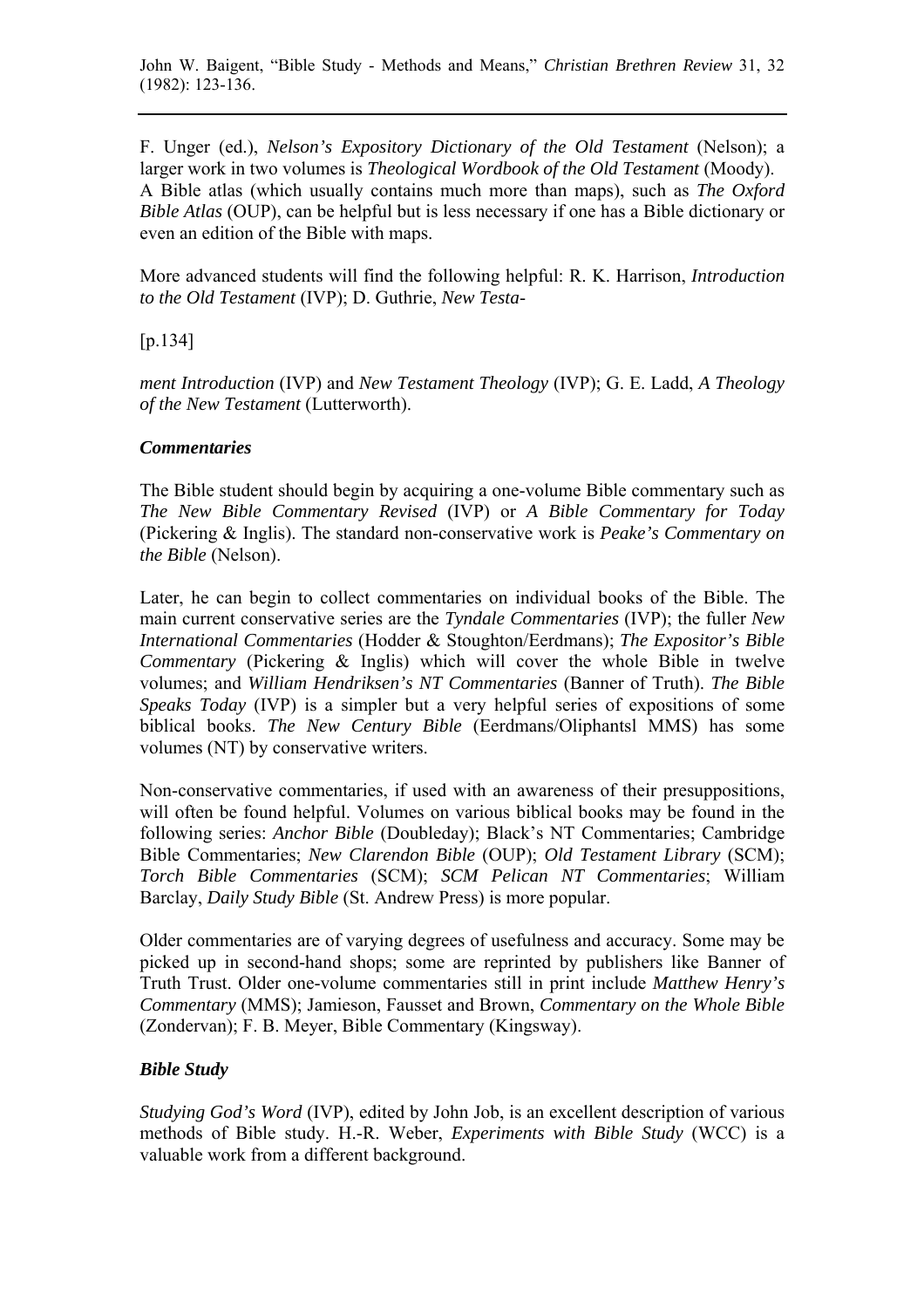Schemes of Bible study include *Search the Scriptures* (IVP), edited by A. M. Stibbs, and various booklets of questions (published by SU, IVP, Kingsway, etc.) intended for group study but also useful for individual study. Books like F. Foulkes, *Pocket Guide to the NT* (IVP) and J. G. Machen, *The New Testament* (Banner of Truth) contain questions and suggestions for further study. Bible reading notes (e.g. those published by SU and by Crusade for World Revival) often include

## $[p.135]$

questions for study. I. H. Marshall, *Christian Beliefs* (IVP) and R. Bewes and R. Hicks, *The Pocket Handbook of Christian Truth* (SU) can also be used as the basis for Bible study.

Group Bible study is dealt with in Derek Copley, *Home Bible Studies and How to Run Them* (Paternoster); M. Kunz and C. Schell, *How to Start a Neighborhood Bible Study* (Neighborhood Bible Studies); and Mary Garvin, *Bible Study Can Be Exciting* (SU). Walter Wink, *Transforming Bible Study* (SCM) introduces a new kind of Bible study which incorporates the insights of psychotherapy.

The serious Bible student will need to read books on biblical interpretation, such as Alan Stibbs, *Understanding God's Word* (IVP); and for the more advanced there are B. Ramm, *Protestant Biblical Interpretation* (Baker) and I. H. Marshall (ed.), *New Testament Interpretation* (Paternoster).

The novice will require introductions to the Bible, such as John Stott, *Understanding the Bible* (SU); John Balchin, *Let The Bible Speak* (IVP); H. Mears, *What the Bible is All About* (Gospel Light); S. Baxter, *Explore the Book* (Zondervan); R. Brown, *Let's Read the Old Testamen*t (Victory Press).

## *Biblical languages*

None of the works listed above requires a knowledge of OT Hebrew or NT Greek, but even a superficial acquaintance with these languages (e.g. ability to read the alphabets) will open the door to a further range of helpful literature. Apart from correspondence courses (e.g. London Bible College; Wolsey Hall) and evening classes (available in some areas), the following books make it possible for someone to learn the basics of these languages: R. K. Harrison, *Teach Yourself Hebrew* (EUP); T. Lambdin, *Introduction to Biblical Hebrew* (DLT); J. F. A. Sawyer, *Modern Introduction to Biblical Hebrew* (Oriel Press); W. S. LaSor, *Handbook of Biblical Hebrew* (Eerdmans); D. F. Hudson, *Teach Yourself New Testament Greek* (EUP); J. W. Wenham, *Elements of NT Greek* (CUP); M. Whittaker, *NT Greek Grammar: An Introduction* (SCM).

© 1982 *Partnership* ([http://www.partnershipuk.org/\).](http://www.partnershipuk.org) Reproduced by permission.

Prepared for the Web in December 2007 by Robert I. Bradshaw.

[http://www.biblicalstudies.org.uk/](http://www.biblicalstudies.org.uk)